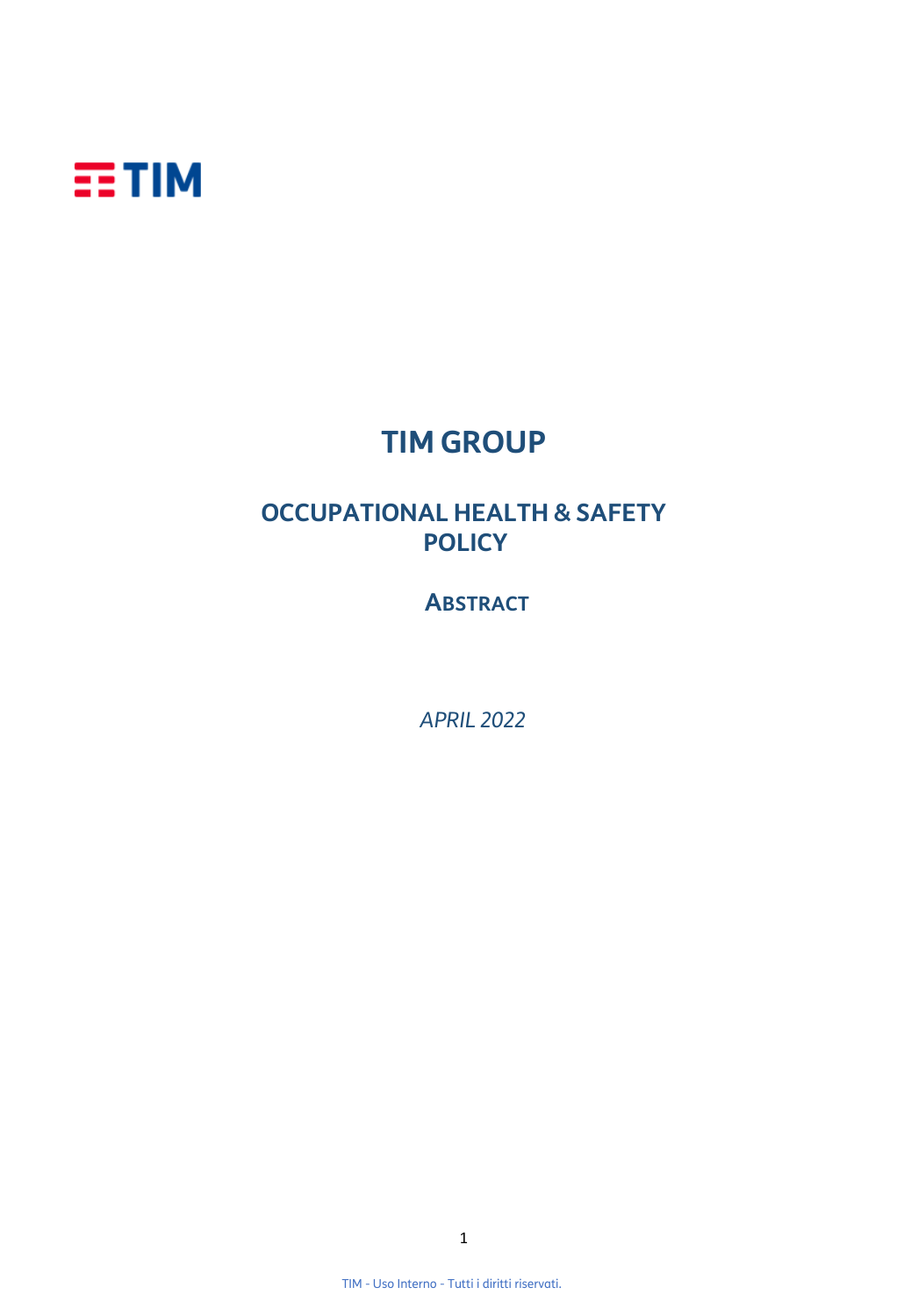*TIM Group ensures full compliance with legislative provisions on occupational health and safety in the workplace aimed at preventing possible accidents and damage to health in any way linked to job performance.* 

*Awareness-raising and involvement with regard to health and safety policies and objectives, and relating to internal control systems, as well as training and information about the risks and the control measures adopted, are considered essential tools to achieve the expected results. In order to integrate and further strengthen internal control and management methodologies, as well as to promote initiatives aimed at raising the quality of work environments with the aim of improving their liveability and the well-being of employees, a new management system that complies with recognised standards (ISO 45001) has been implemented to cover all processes relating to office and mixed use property assets under the responsibility of the Real Estate department.*

TIM Group has developed an OHS Policy which is **applicable** to the company's entire operations/ employees as well as contractors or individuals under the company's supervision. TIM Group acts upon the following principles with the intent to guide the Company and guarantee the effectiveness of its actions regarding the Health and Safety topics, integrating them fully in the Company's global strategies:

- ➢ **1. Promote the reduction of accident occurrence, of occupational illnesses, and of other incidents** by enforcing appropriate prevention measures and by verifying their adequacy and effectiveness.
- ➢ **2. Assess all risks** for workers' health and safety in order to progressively eliminate or reduce them as much as possible, **by adopting the principles, the standards and solutions that are known as best practices** and assuming that compliance with existing legislation is a basic requirement.
- ➢ **3.** Develop knowhow, promote technical-scientific research and collaborate with business associations, authorities and competent institutions, **encouraging application of Information Technology and new digital technologies in Health & Safety themes in order to manage processes more efficiently.**
- ➢ **4**. **Promote initiatives aimed at raising the quality of workplaces**, with the objective to improve their liveability and workers' well-being.
- ➢ **5. Encourage involvement of the Company's Management** in order to develop a solid health and safety organisational culture in the workplace.
- ➢ **6. Acknowledge the central** role each worker has in improvement initiatives by actively participating and individually setting a good example.
- ➢ **7. Make the whole Company's organization responsible,** according to each Area's powers and skills, **for managing health and safety on the workplace**, and in implementing risk control measures.
- ➢ **8. Consider awareness and involvement in health and safety policies and objectives and their respective internal control systems, together with training and information** on risks